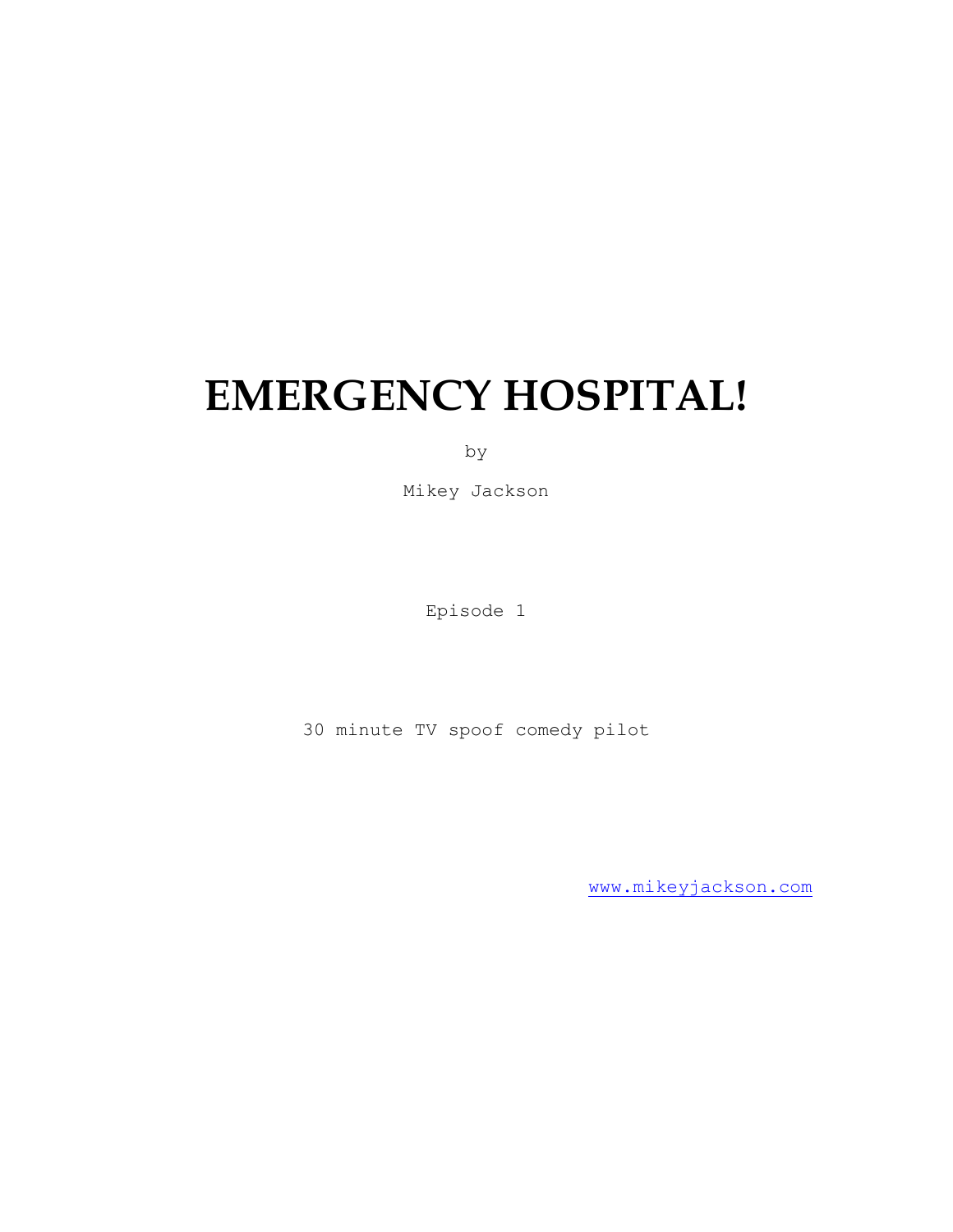## **INT. FLAT – LOUNGE - DAY**

The lounge looks like a bomb site, the result of a burglary. A MAN (let's call him FRED PATIENT) enters, puffing on a cigarette. Oh, frigging terrific, this is all he needs. Out comes his mobile phone, 999.

> 999 OPERATOR (V.O.) Which service do you require?

FRED Police. I've been burgled.

999 OPERATOR (V.O) Whoa, whoa, whoa, hold your horses. I haven't read out the choices yet.

FRED

What?

999 OPERATOR (V.O) That's how it works. I say police, fire or ambulance and then you choose one.

Annoyed, incredulous, FRED blindly steps backwards --

FRED For God's sake, just put me thr—

-- then oops, he stumbles over an orphaned drawer and crashes through a coffee table – SMASH! – dropping the phone, the ciggie flying out of his hand and landing in a pile of discarded paperwork close to the window.

Flat on his back, this guy is in agony. He attempts to get up. Argh, it's too painful. He retrieves his phone and --

> FRED I think I need an ambulance.

999 OPERATOR (V.O) Make your bloody mind up. You said police just a second ago.

Then WHOOOOSH, the paper catches alight. And ROAAARRR, so do the curtains.

> FRED Shit! Get me the fire brigade!

999 OPERATOR (V.O) Is this some kind of wind up?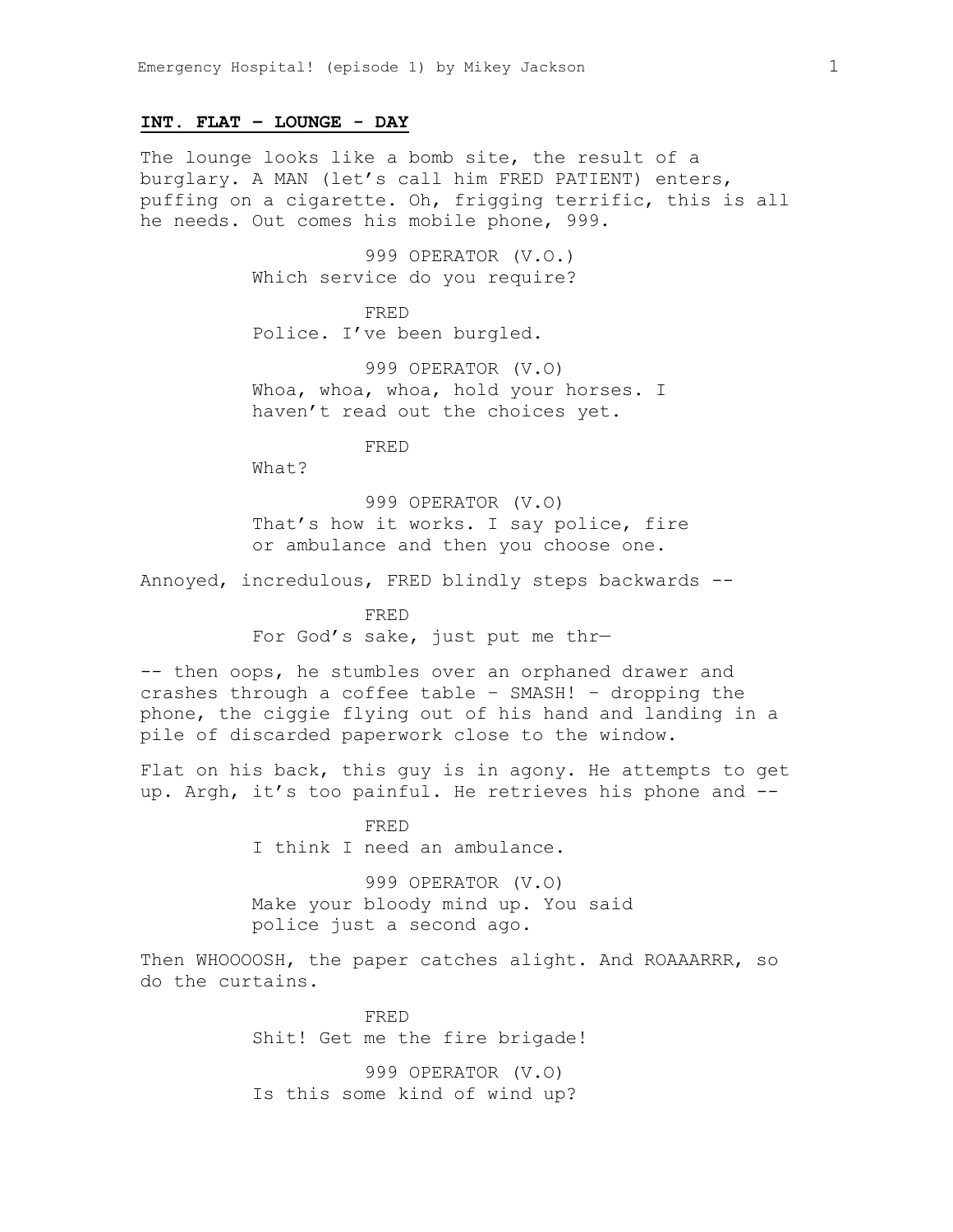FRED What? No! I really do need all three!

999 OPERATOR (V.O) Bloody hoax callers.

The 999 OPERATOR hangs up.

FRED Hello? Hello!?

Then WHOOOSHHHHHHH, the whole room goes up! A horrified FRED screams us into the OPENING TITLES.

## **EXT. STREET - DAY**

Nee-naw, nee-naw, nee-naw, it's an ambulance in motion.

## **INT. AMBULANCE – DAY**

Groaning in pain, FRED lays on the gurney, his face and clothes smudged in black soot, his singed hair smouldering. Think charred people in wacky cartoons.

Sitting over him is ALICE MALICE, a female paramedic. Close at hand is male assistant paramedic THING, a strange hunchbacked Igor-esque weirdo. He's drinking from a blood bag... and enjoying it! ALICE produces a clipboard and pen.

ALICE

Don't worry, Mr Patient, you're in good hands. My name is Alice Malice. This is Thing. We'll soon be arriving at Emergency Hospital. In the meantine, I'd like to conduct this short NHS survey. Question 1. How do you rate us as paramedics? A: Great or B: Awful.

FRED lets out an ARGH!

#### ALICE

No, no, no, there's no R. It's either A or B.

Another ARGHH! Louder this time.

ALICE Mr Patient, is English not your first language? Read my lips. A or B?

This time, it's a record-breaking ARGHHHHHHH!!!!!! ALICE isn't best pleased. She turns to THING.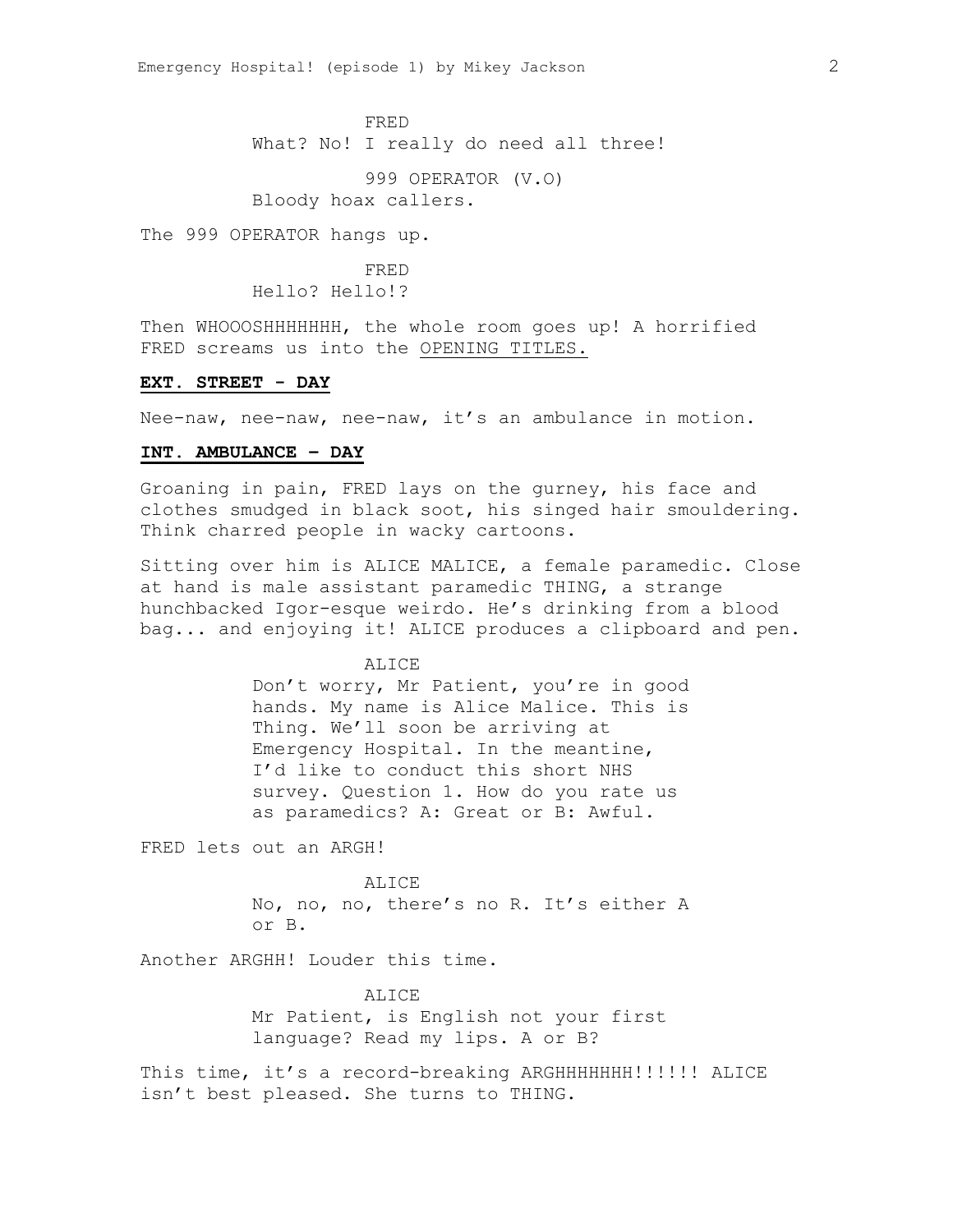ALICE Thing. This man is hysterical. Give him a shock.

Cackling like a madman, THING lobs the blood bag over his shoulder and eagerly grabs a pair of classic handheld defibrillator paddles.

#### **EXT. STREET - DAY**

As the ambulance races along, we hear the loud FZZZZZZZZ of high voltage amid FRED'S piercing scream.

## **INT. MARK AND JENNY'S FLAT - BEDROOM – DAY**

MARK STAINES stirs in his sleep. He opens his eyes to find his smiling scatty girlfriend JENNY TULL looming over him. She wears the uniform of a student nurse.

> JENNY Morning, Mark.

She holds aloft what appears to be a bloodied human organ.

MARK What the hell is that?

JENNY Your appendix.

#### MARK

My what!?

Alarmed, he attempts to sit up in bed. Ouch, agony! Gawping down at his topless torso, he notices the freshly (and badly) stitched wound.

> MARK Shit, I can't believe you've been

operating on me in my sleep! Again!

## JENNY

How else am I supposed to learn without practical experience?

MARK

Jenny, you're a student nurse, not a bloody surgeon!

#### JENNY

I'm broadening my horizons. You might be happy as a hospital porter, but --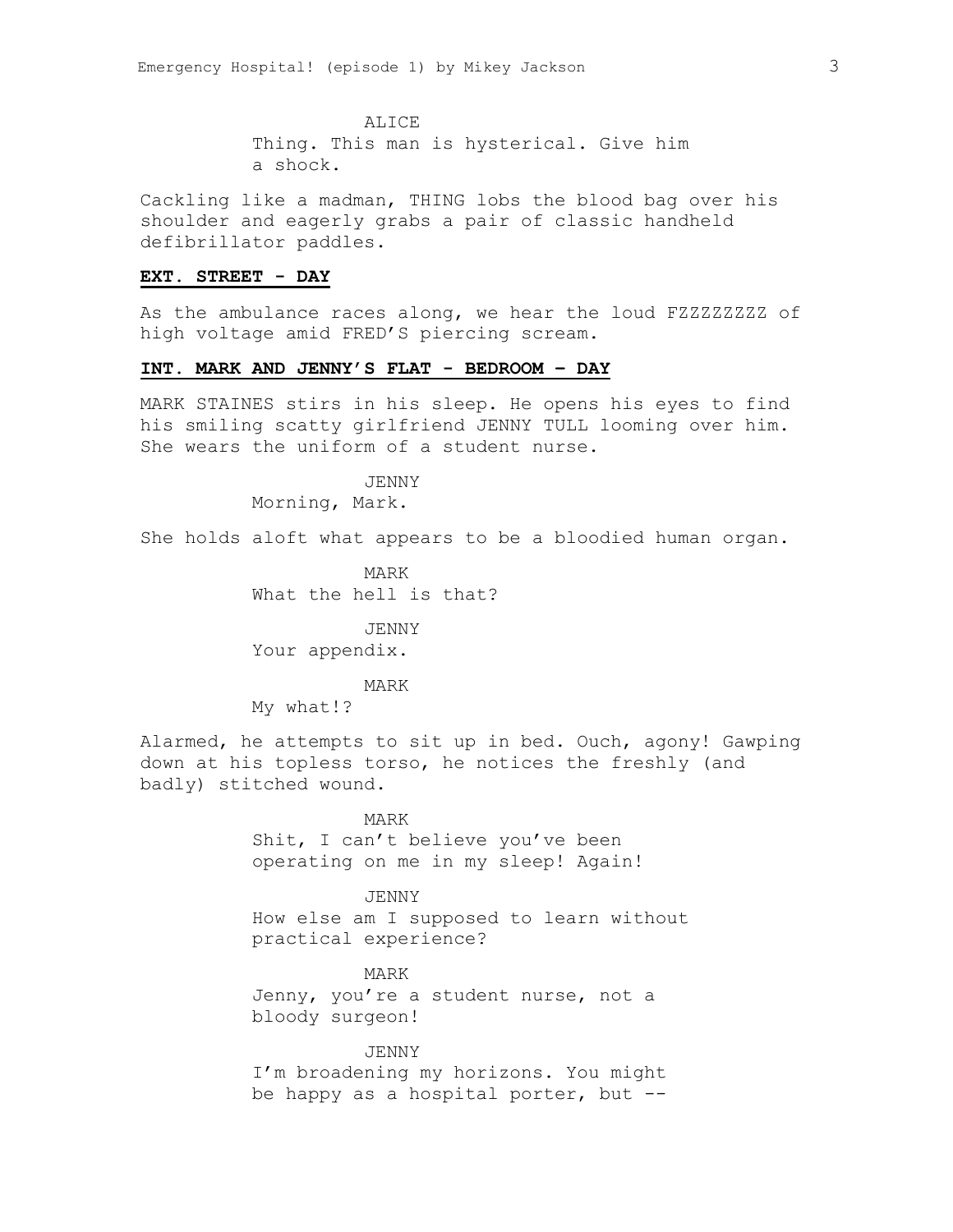Argh, clutching his wound, MARK doubles up in agony. Uh oh, rivers of blood pour out. JENNY'S face drops, ooer!

> JENNY Oh, nuts. We'd better get you to Emergency Hospital.

## **EXT. HOSPITAL – DAY**

Establishing shot. Sign above the hospital entrance says "Emergency Hospital!" (Complete with the exclamation mark)

## **INT. HOSPITAL RECEPTION/WAITING ROOM/A&E WARD – DAY**

In the waiting room sit various injured people. We pick out a down-in-the-mouth MOTHER and SON. It's the MOTHER who has a cliché saucepan stuck on her head.

DOCTOR CONSULTANT strolls past and we follow him. Wearing a traditional white coat and a stethoscope around his neck, he's a senior consultant who thinks he's George Clooney.

The reception phone rings. There is nobody in attendance, so he takes it upon himself to answer the call.

> DOCTOR Emergency Hospital. Doctor Consultant speaking.

CALLER (V.O.) You've got to help me! My GP just told me I've got sixty seconds to live!

DOCTOR Stay calm. Take two paracetamol. I'll call you back in ten minutes.

DOCTOR hangs up. And to himself –-

#### DOCTOR

That's the trouble with this job. I'm surrounded by too many sick people.

The double doors burst open. In come paramedics ALICE and THING, wheeling in a groaning FRED, his hair still smouldering.

# DOCTOR What have we got here?

As the following exchange plays out, we follow their journey to the nearest free bed in the ward.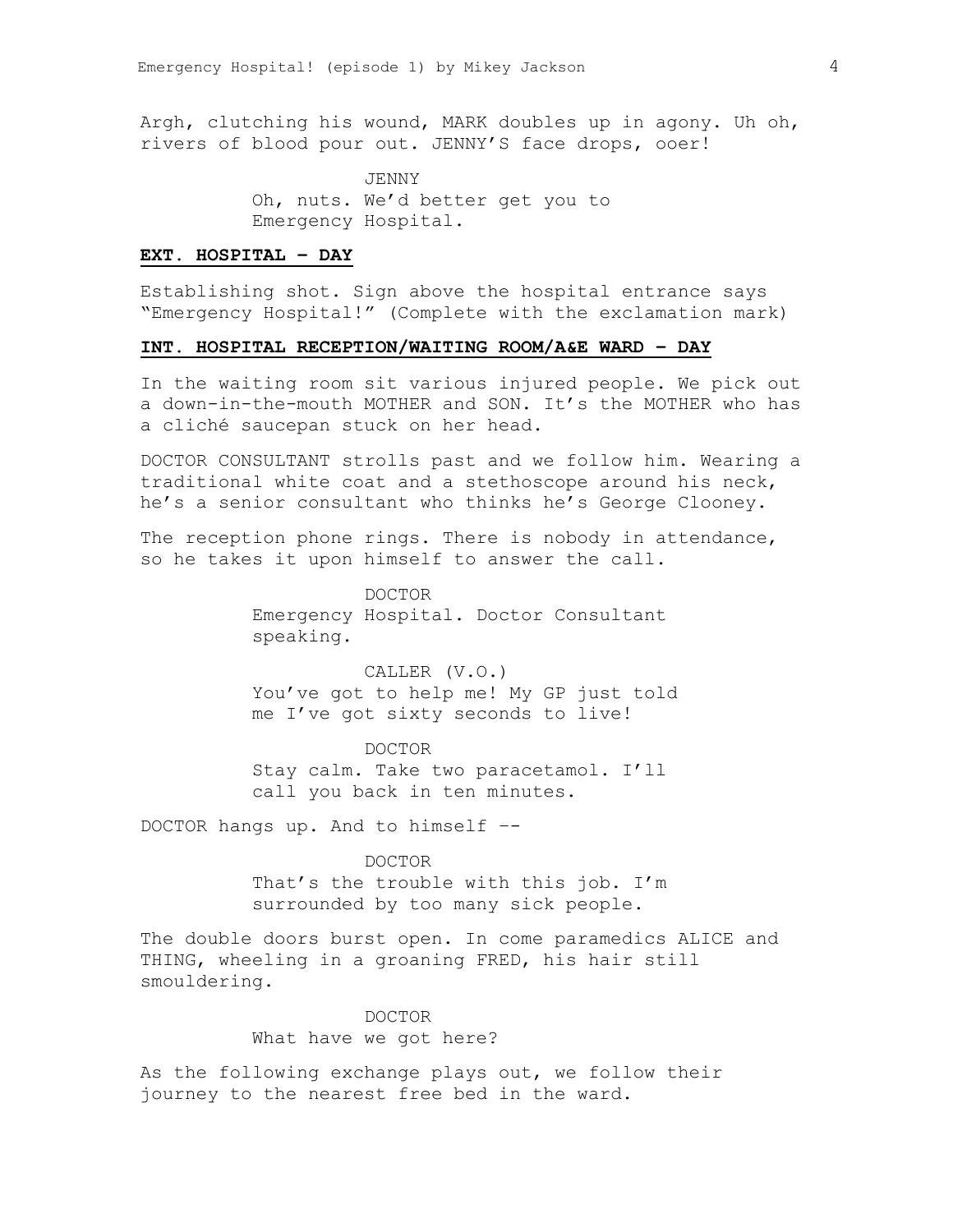#### ALICE

This is Fred Patient. Sixty per cent burns. Major bruising to his spine. He's also suffering from a throbbing headache, an itchy anus, earache, stomach cramps, tennis elbow, constipation and genital warts. Oh, and he's surprisingly four months pregnant.

They transfer him from the gurney to the bed.

## DOCTOR

Dear, oh, dear, he has been in the wars. By the way, Alice. Would you care to have dinner with me tonight?

# ALICE

Doctor Consultant, I can't. I'm happily married to Thing.

#### DOCTOR

Shame. You'll miss out on my incredible sexual prowess.

THING

Need blood.

# ALICE Be patient, Thing. You never know, we might get lucky later with a fatal RTA.

#### THING

Mmmm. Torn flesh and guts.

ALICE and THING leave, wheeling the gurney away.

#### DOCTOR

So. Mr Patient. Any idea why you've developed all these ailments at once?

## FRED

No idea, Doctor. Up until today, I've enjoyed perfect health.

DOCTOR When did the symptoms begin?

FRED This morning. Not long after I'd checked my emails.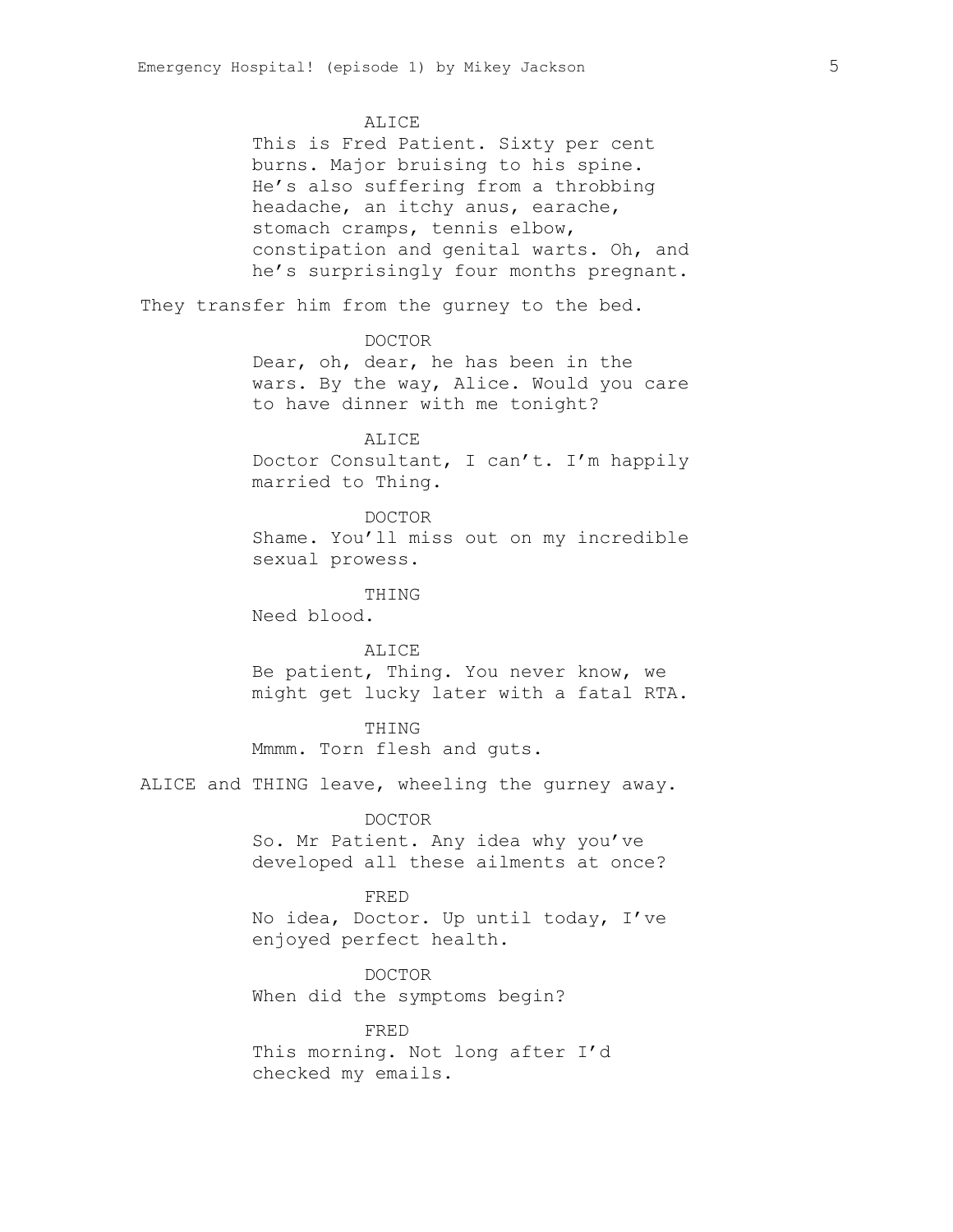#### DOCTOR

I see. Did you by any chance receive a message saying, "Send this email to twenty of your friends or horrible things will happen to you?"

## FRED

Yes. I did. But I deleted it. Oh! Is that why I'm having such bad luck?

#### DOCTOR

Well, of course it is, you fool. What's the matter, don't you understand plain English?

## FRED

I'm sorry, Doctor. I presumed it was superstitious claptrap. And besides, I don't have twenty friends.

## DOCTOR

Idiot. I suppose you also discard emails from banks asking you for your login details. Or Nigerian Princes with lucrative business propositions.

FRED Yes, but... aren't they all scams?

DOCTOR throws up both arms in despair.

#### DOCTOR

Why do I always get the timewasters?

SISTER BROTHER, a somewhat scary senior nurse approaches him. Ooer, she's casually holding a severed arm with the index finger of its hand extended. She uses it point to MRS WOMAN, a concerned visitor seated in the waiting area.

#### SISTER

Doctor Consultant. Mrs Woman has just arrived. What shall I say to her?

## DOCTOR

Don't worry, Sister Brother, I'll deal with this. But first... dinner with me tonight? And afterwards... who knows?

SISTER

That's not a wise move. My vagina is packed full of razor-sharp teeth.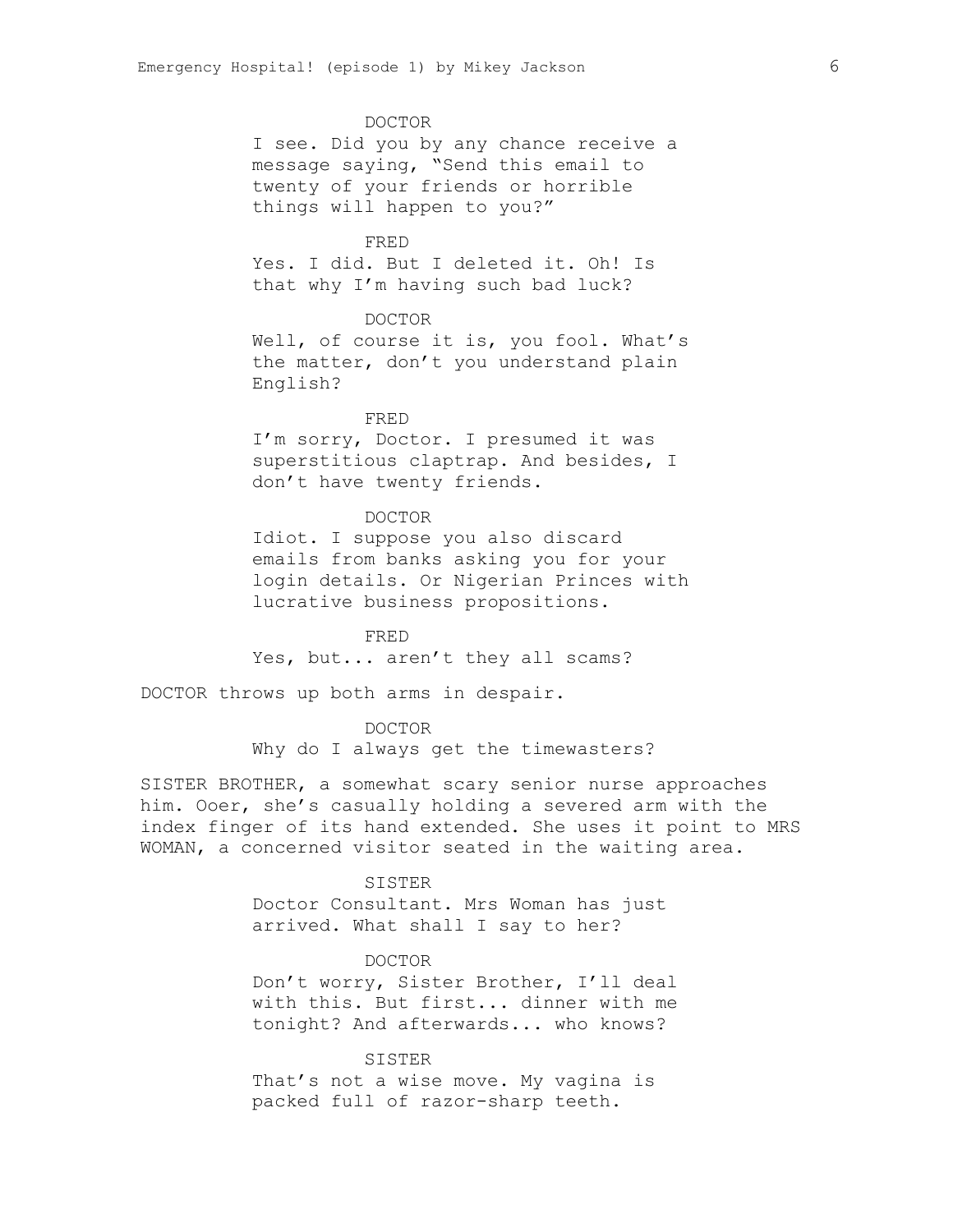DOCTOR nods a casual fair enough. Then grave-faced, he ambles over to MRS WOMAN and seats himself beside her.

## DOCTOR

Mrs Woman. I'm afraid I've got some bad news. We've lost your husband.

MRS WOMAN bursts into tears. Out comes her handkerchief.

DOCTOR We can't find him anywhere.

MRS WOMAN Was it... quick?

## DOCTOR

Yes. One second, he was tucked up in bed. The next, he'd completely vanished. We did everything we could. Searched all the wards. Checked all the toilets. We even peeked down the back of the sofa. But it was no good. We couldn't bring him back.

MRS WOMAN Oh, my poor husband. Such a waste.

#### DOCTOR

There is one consolation. When we were rifling down the back of the sofa, we discovered a felt tip pen, a boiled sweet and a twenty pence piece.

Out of his pocket come said objects which he offers across.

DOCTOR I'm sure your husband would have wanted you to have them.

MRS WOMAN Thank you, Doctor.

DOCTOR Just doing my job. Oh, and while I've got you here... dinner tonight?

Eh? She looks at him funny.

Again, the double doors burst open. It's hello again to student nurse JENNY, struggling to help in a poorly MARK who is now wearing jeans, shoes and an unbuttoned shirt. Blood continues to seep from his appendix wound.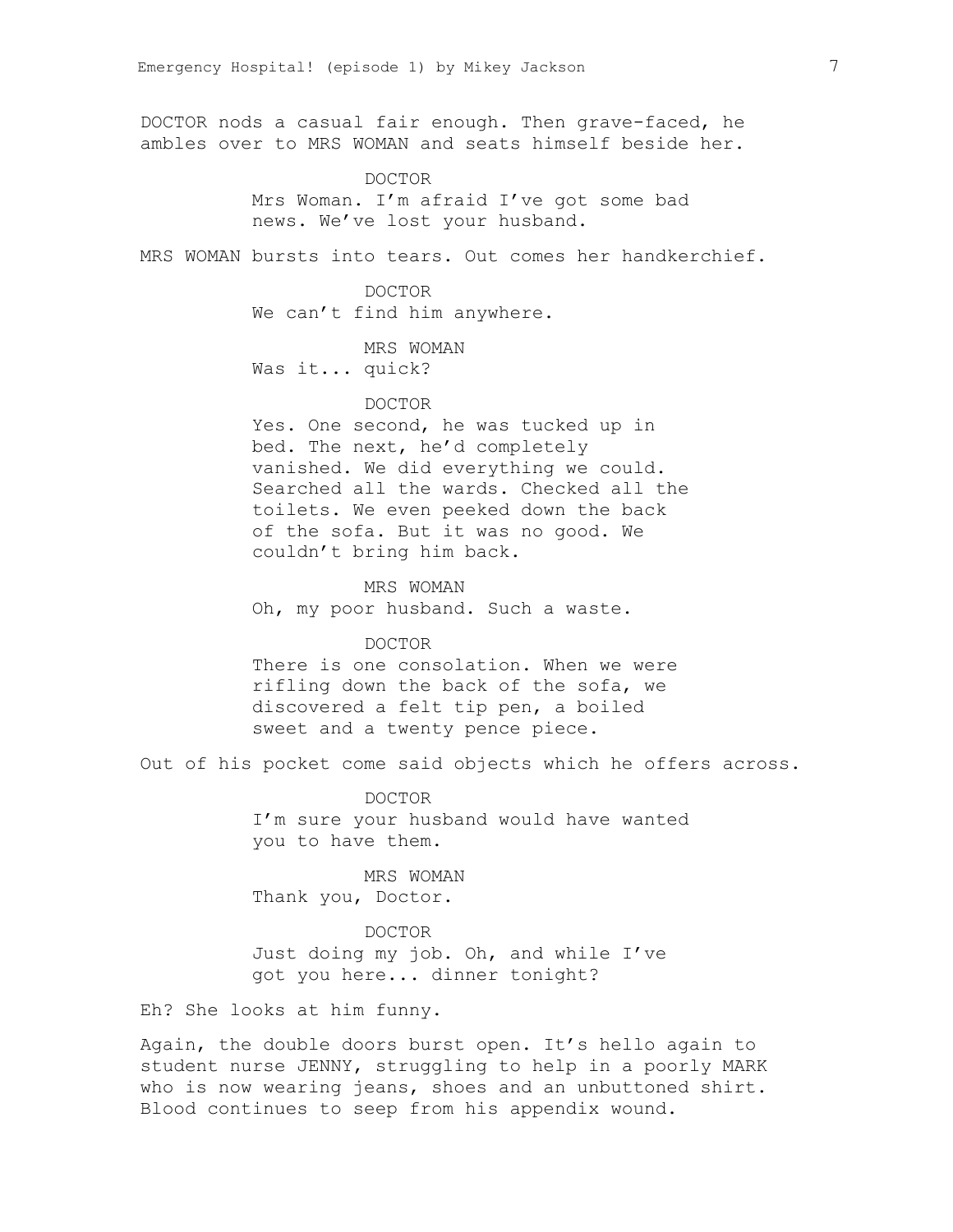JENNY Quick, help us! It's Mark! He's... had an accident.

MARK lobs her a confused and annoyed double take at the word "accident," but doesn't give the game away.

DOCTOR and SISTER (who no longer holds the severed arm) both rush to his aid. And as they steer him towards the free bed next to FRED –-

> DOCTOR What happened?

-- JENNY continues her bullshit campaign.

JENNY

He was... attacked in the street. The mugger took his wallet, his phone and... his appendix.

SISTER

His appendix?

JENNY Yes. I'm quessing black market organ trader.

They ease him onto the bed and hook him up to a heart monitor. We can see that MARK isn't pleased about his girlfriend lying through her teeth, but he keeps schtum.

> DOCTOR Mark. Did you get a good look at your attacker?

MARK stumbles, umming and ahhing, clearly no good at the art of bullshit. A panicky JENNY takes the helm.

> JENNY It was a man. Average build and height. I didn't see his face. He was wearing... um...

Aha, she spots a sign on a nearby wall saying, "Watch Out, There's A Thieving Scrote About," alongside a cliché burglar caricature. JENNY draws inspiration from this.

JENNY

...a black and white striped top and a black eye mask. Oh, and he had a sack marked "swag" in bold lettering.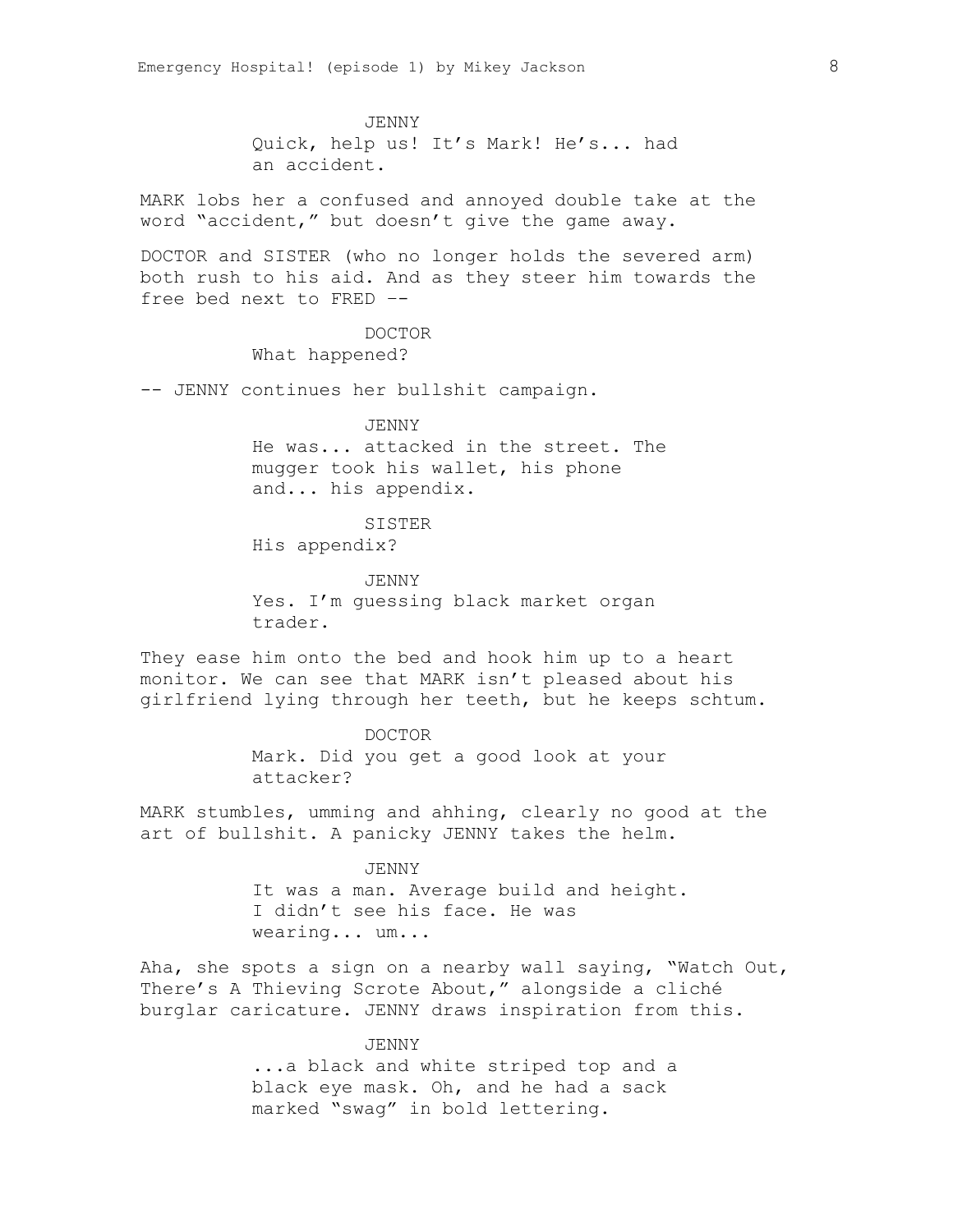DOCTOR Right. I'll put informing the police on my to-do list. I always write down important things like this on a notepad, so I don't forget.

He pats the pockets of his white coat.

DOCTOR Now, where did I put that notepad?

# SISTER

Doctor Consultant, hadn't we better book Mr Staines a slot in theatre ASAP? That wound needs stitching up properly.

DOCTOR Dear God, whoever performed this botch job operation is a total buffoon.

JENNY looks visibly upset by the remark. DOCTOR and SISTER don't notice this as they leave.

> JENNY Did you hear that? I'm clearly rubbish.

MARK Jenny, why did you lie to them?

#### JENNY

Think about it. If they find out what really happened, I'll lose my job.

Uh oh, MARK croaks, his eyes roll back and he faints.

JENNY

Mark?

The heart machine flatlines.

JENNY Oh, God! Help! Doctor!

DOCTOR and SISTER rush back to the bed.

#### DOCTOR

He's arrested. Crash team please!

TWO MEN with "Crash Team" on their uniforms sit nearby, next to a mobile machine. They fly into action, pushing the machine right past DOCTOR and out of shot. Seconds later, we hear an almighty CRASHHHHH!!!! DOCTOR rolls his eyes.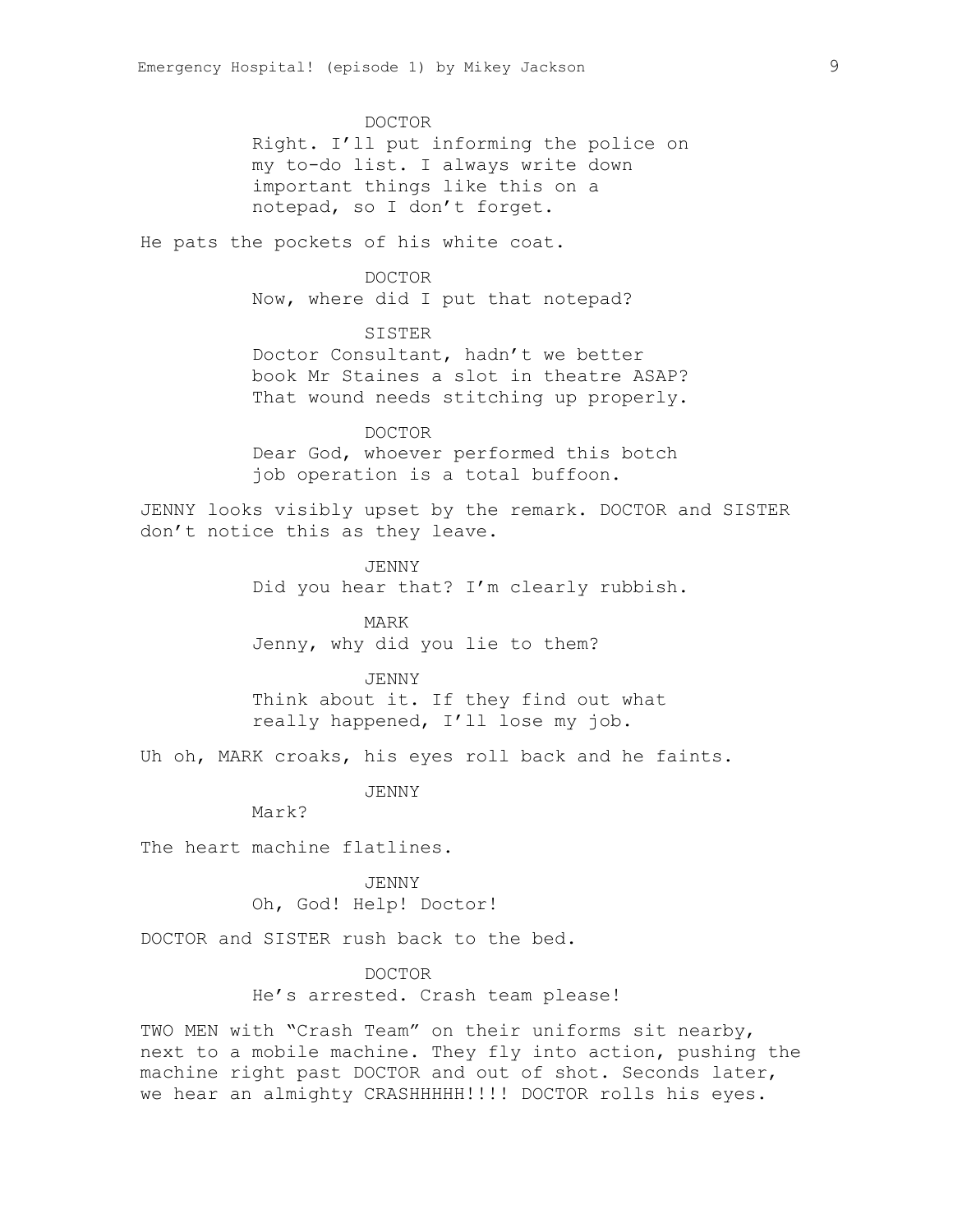DOCTOR

Plan B. Sister Brother. Shock him.

SISTER puts her mouth close to MARK'S ear and –-

## SISTER

I once had sex with a horse.

MARK gasps and springs back to life. And yay, the heart monitor joyfully returns to its normal beep-beep state.

DOCTOR

He's back with us. Good work. It's fortunate you can lie convincingly.

SISTER

That wasn't a lie.

DOCTOR double takes, WTF? Then a prompt change of subject.

DOCTOR Sister. Let's do the rounds. Who do we have in the next bed?

They walk along. MISS LOVELY-ASSISTANT in a sequinned outfit occupies the bed. Think Strictly on acid! A magician, THE GREAT MAGICO, sits on the bedside chair.

> SISTER This is Miss Lovely-Assistant, the victim of a sawing a woman in half trick gone wrong.

We then see the next bed. A disembodied pair of woman's legs stick out from beneath the covers.

> SISTER And so is this.

## **EXT. WAREHOUSE IN INDUSTRIAL ESTATE – DAY**

Meet RONNIE SMALLS. He sits injured on the ground, his back propped against the warehouse wall, broken glass all around him, a bloodied shard of glass embedded in his left arm. Above him, a window is smashed. Oh, look, he has a black and white striped top, a black eye mask and a swag sack.

Nee-naw, nee-naw, the ambulance pulls up. ALICE and THING rush towards him. Then oh, they spot the glass and halt.

> ALICE Oh. Sorry, love. We can't treat you.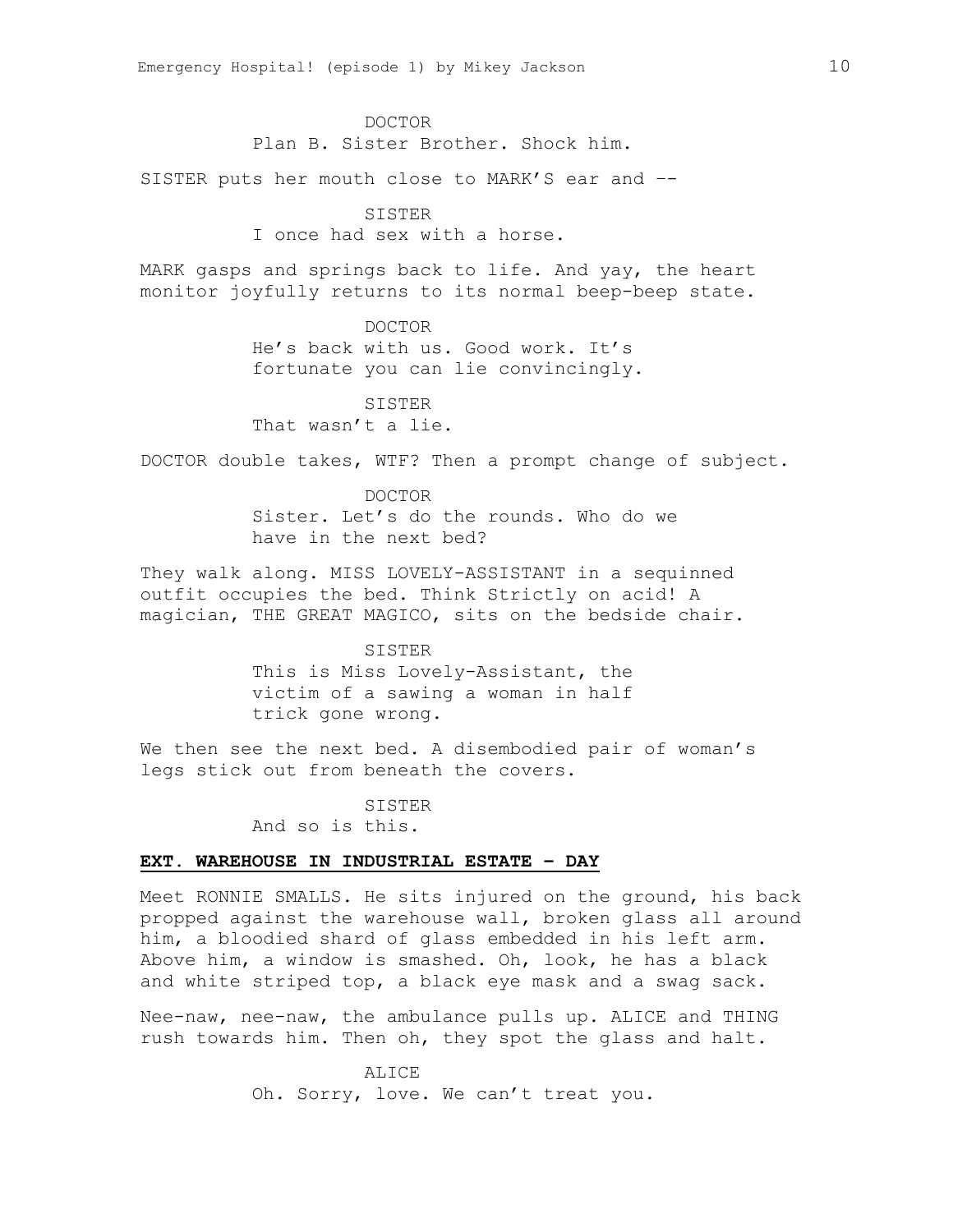RONNIE

Why not?

ALICE There's broken glass all around you. It's a health and safety issue.

RONNIE But I'm losing blood here!

ALICE We'll get that injury sorted out for you as soon as a responsible person clears up the glass, okay? Those are the rules, I'm afraid.

RONNIE What happens if nobody responsible turns up?

ALICE You'll bleed to death.

RONNIE is horrified.

## **INT. A&E WARD – DAY**

MISS LOVELY-ASSISTANT is listening to music on her MP3 player. In the other bed, her legs are bopping to the beats. She spots DOCTOR'S arrival and quits the music.

> DOCTOR Miss Lovely-Assistant. Where's The Great Magico?

MISS LOVELY-ASSISTANT He's disappeared.

DOCTOR This is not the time or place for magic tricks.

MISS LOVELY-ASSISTANT No, no, I meant he wandered off somewhere a few minutes ago.

#### DOCTOR

Oh. Right. By the way, I've booked you in for your operation first thing tomorrow morning. We'll soon have you feeling whole again.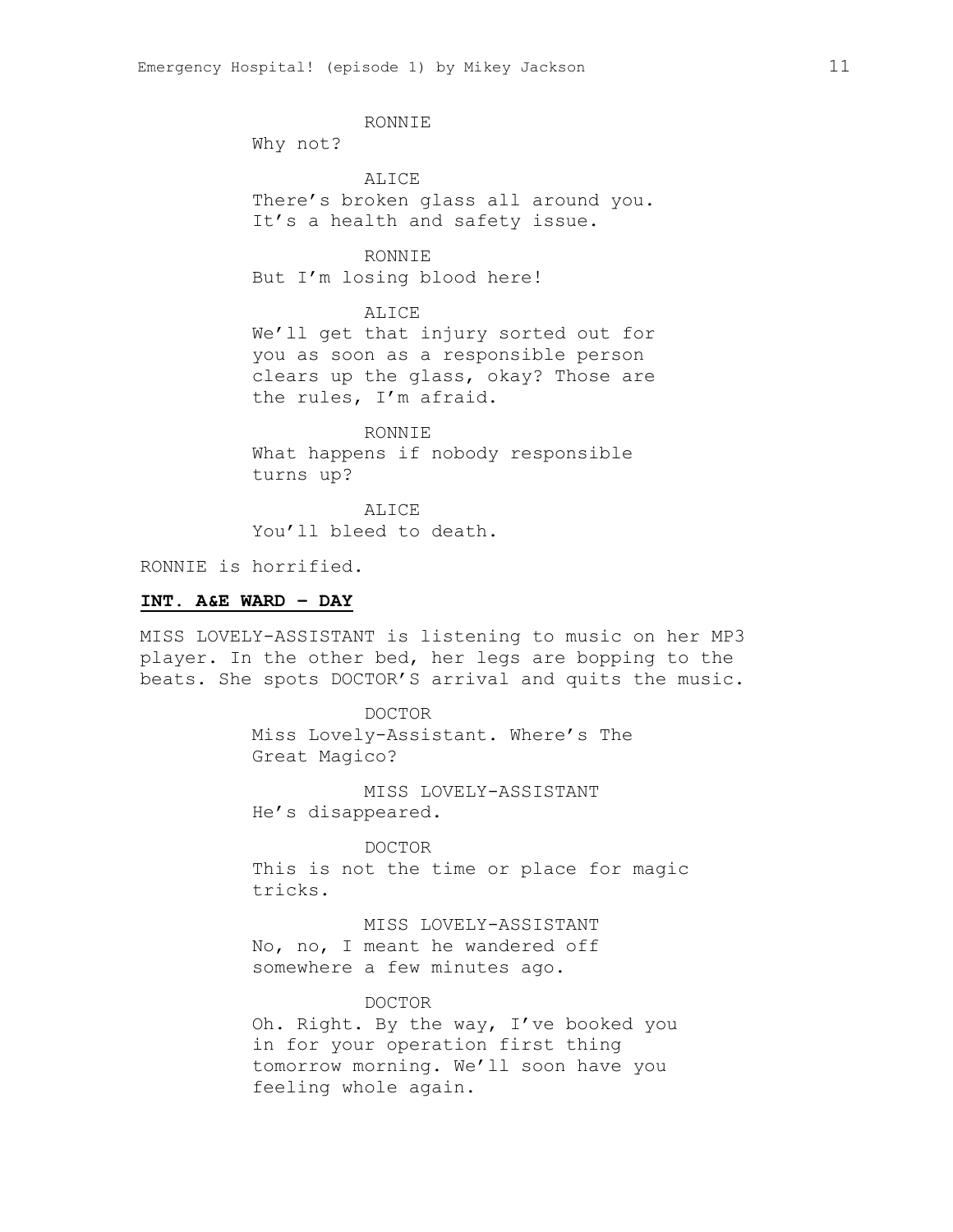MISS LOVELY-ASSISTANT looks nervous.

MISS LOVELY-ASSISTANT Doctor. When you stitch me back together, I will be all right... won't I?

DOCTOR There are certain risks involved.

MISS LOVELY-ASSISTANT Such as?

## DOCTOR

Well, being seen in public in that outfit could get you beaten up. But the operation itself should be a breeze.

MISS LOVELY-ASSISTANT Be honest. Will it leave a scar?

DOCTOR

Just a small one, yes. You probably won't even notice it... so long as you never look at your waist. Ever.

MISS LOVELY-ASSISTANT I don't get it. We've performed the sawing a woman in half trick together hundreds of times without any hiccups. Why did it go wrong today?

DOCTOR

Accidents happen.

MISS LOVELY-ASSISTANT Yes, I quess you're right. Although, I've had quite a few strange nearmisses lately. Cars almost bowling me over. Pallets of bricks falling from the sky. Sniper fire from tall buildings. And funnily enough, it only started happening the day I took out a massive life insurance policy. Weird, huh?

Hmm, DOCTOR smells a rat.

DOCTOR Please excuse me.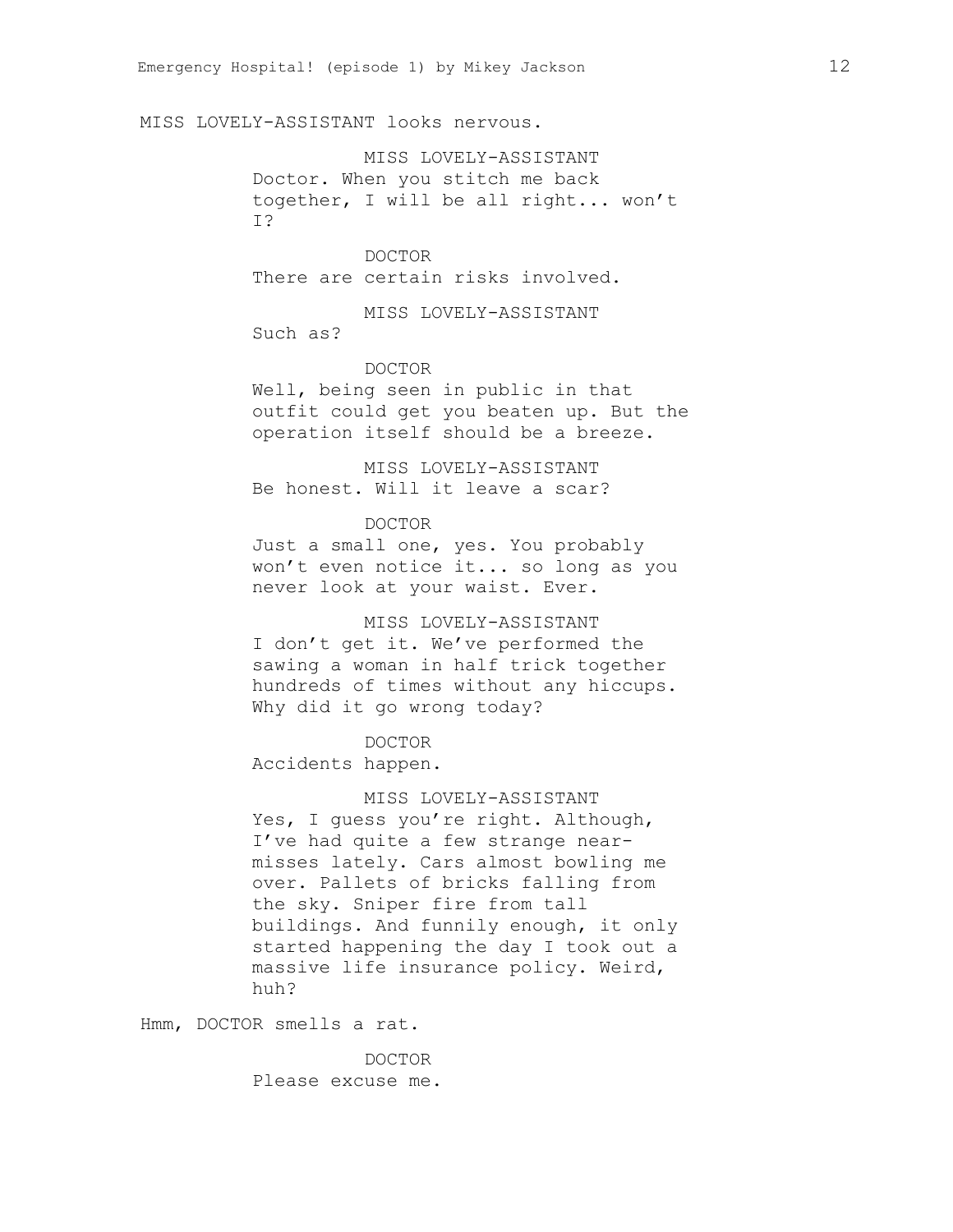He turns to leave, but –-

DOCTOR Oh, just one more thing before I go. Are you free for dinner tonight?

She indicates to her half-body.

MISS LOVELY-ASSISTANT Sorry, but no. The food would go right through me.

## **INT. HOSPITAL CORRIDOR – DAY**

Shifty and covert, THE GREAT MAGICO sneaks along the corridor. He sees a door with a sign that says "Baby Changing Facilities."

A WOMAN holding BABY BOY IN BLUE goes in. Seconds later, she walks out with a BABY GIRL IN PINK.

He frowns – WTF? – but doesn't pursue it.

Continuing his journey, he arrives at a door marked "Visitor's Dubious Phone Call Room." Aha, perfect. He checks that the coast is clear, then enters.

## **INT. VISITOR'S DUBIOUS PHONE CALL ROOM – DAY**

Once inside, he closes the door and makes a call.

THE GREAT MAGICO It's me. The Great Magico. It didn't work, she's still alive. ... Yes, I know it's not your problem, but I ... Please. Listen to me. I'll get you your money, I promise. I just need a little more time.

The recipient of the call hangs up.

THE GREAT MAGICO Hello? Hello!? Damn.

DOCTOR enters, casting the narrowed eyes of suspicion.

DOCTOR Everything all right?

THE GREAT MAGICO Yes. Why wouldn't it be?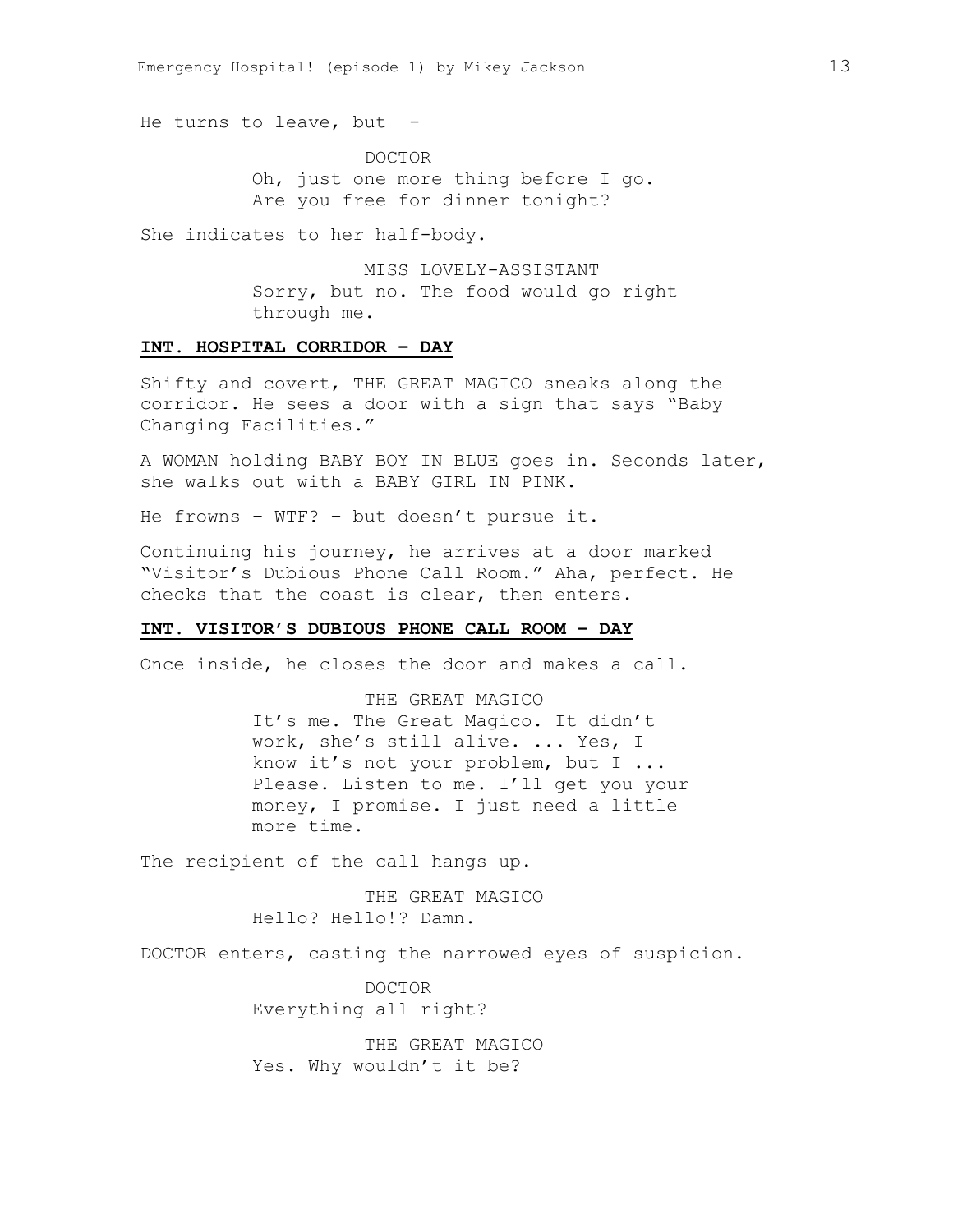DOCTOR Who were you calling?

THE GREAT MAGICO Oh, um... my mother. It's her birthday.

DOCTOR You're in the wrong room. This is for dubious phone calls only.

THE GREAT MAGICO Oh. Sorry. I guess I must have taken a wrong turn somewhere.

DOCTOR Maybe you should return to Miss Lovely-Assistant's bedside. I expect she'll be wondering where you've got to.

Getting the message, THE GREAT MAGICO departs.

DOCTOR remains in the room. A quick check for witnesses. All clear. Out comes his phone. He makes a call and –-

> DOCTOR Hello, is that the Naughty XXX Sex Line? ... Oh, good. Dinner tonight?

## **EXT. WAREHOUSE IN INDUSTRIAL ESTATE – DAY**

A ROADSWEEPER with the words "Responsible Person" on the back of his uniform sweeps the broken glass away from the injured RONNIE SMALLS with his broom.

ALICE and THING nip over to RONNIE to treat him. She examines the protruding shard of glass in his arm.

> **ALICE** Ooh, nasty. What's your name, love?

RONNIE It's Ronnie. Ronnie Smalls.

ALICE Okay, let's get you onto your feet.

ALICE and THING help him up. Suspicious, ALICE spots the smashed window. And as they head towards the ambulance –-

> ALICE Did you pick up this injury trying to climb through that smashed window?